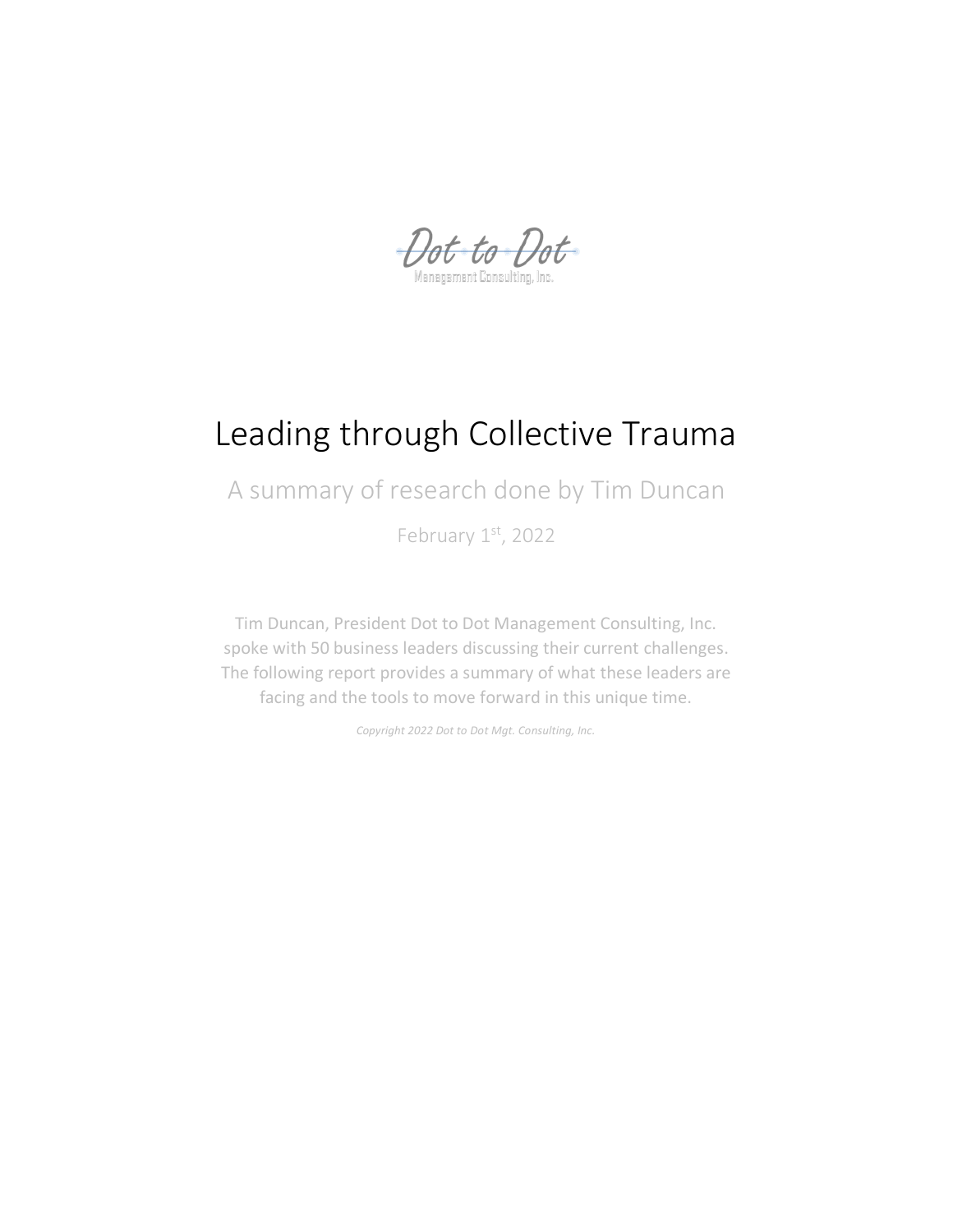# Dot to Dot Management Consulting, Inc.

Tim Duncan, after a successful career in management consulting, founded Dot to Dot Management Consulting in 2009 engaging businesses to connect their staff to purposeful work. Dot to Dot has worked with firms of all sizes from Global Energy Companies to small non-profits engaging leadership in strategy and change which repositions them for long-term success.

If you are an organization struggling with major transitions, under-performing departments, lack of direction or planning or a deteriorating culture we should have a discussion. Losing employees who feel no real connection to their work, no purpose that engages them in something bigger or more significant. Are you spending precious resources to replace workers? Please feel free to send me an email [\(tduncan@connectd2d.com\)](mailto:tduncan@connectd2d.com) to set up a time to meet.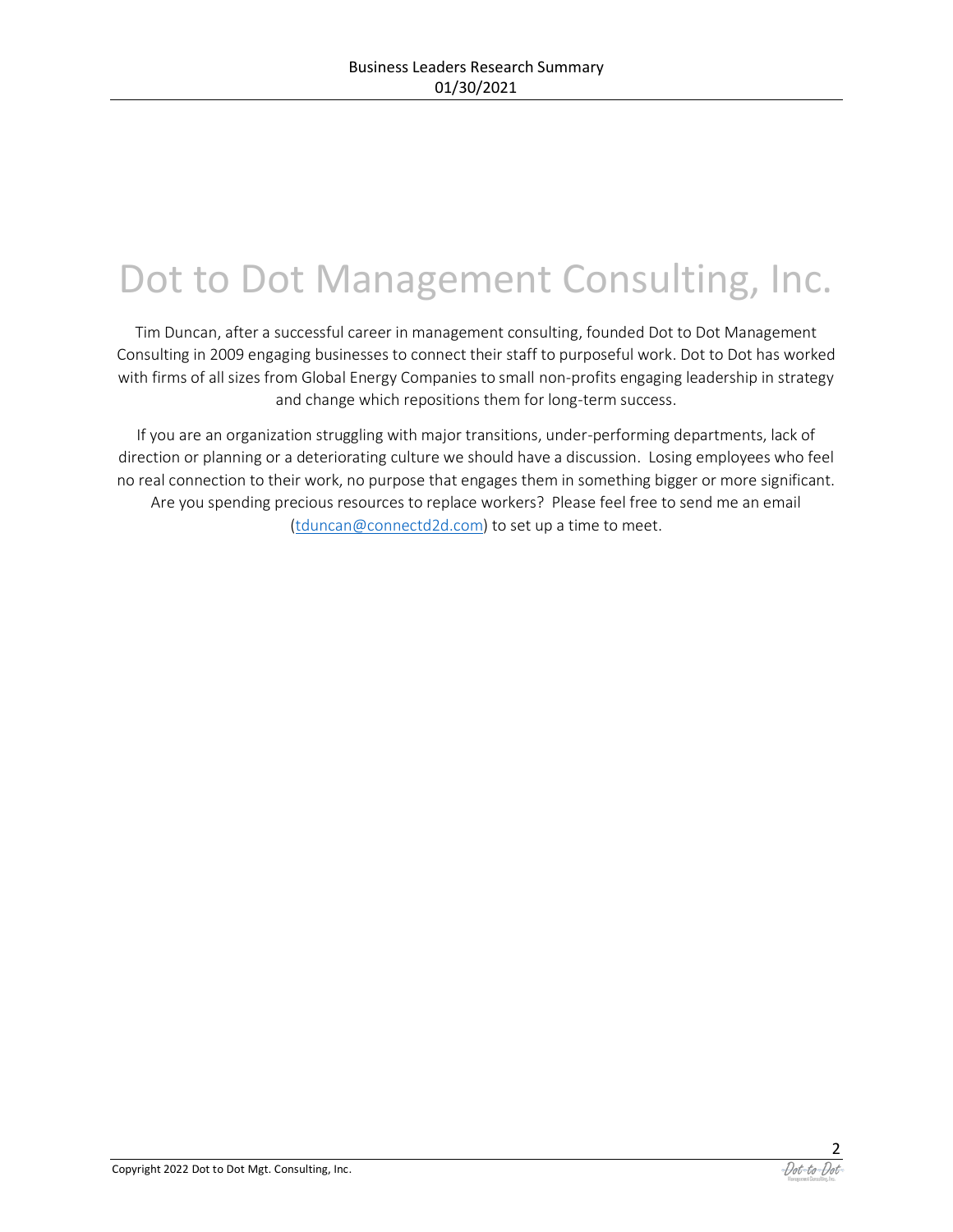### **Introduction**

Over the past two years we have endured a significant amount of disruption to our everyday normal lives. We experienced a series of events starting in early 2020 with the COVID outbreak, then the social justice marches (which turned into riots, looting, and violence), then the capital riots, housing cost increases, the Delta variant, the great resignation, supply chain issues, inflation, and now the Omicron variant.

During this time business leaders have been faced with the daunting task of maintaining their businesses, protecting their staff and customers, navigating the social and health issues that change the landscape, and meeting the needs of their families. Many have been impacted in very personal ways.

During this time of instability and change I wanted to hear how corporate business leaders and business owners were coping with some of the more significant issues, what skills and abilities do they leverage and what they would like to see happen assuming all goes well. After interviewing 50 leaders here is what I discovered and what I believe to be true.

### Challenges

Jimmy Dean once said, "I can't change the direction of the wind, but I can adjust my sails to always reach my destination." Business leaders have a lot of challenges to balance each and every day. But there is always one or two issues that seem to take priority and impact our businesses in significant ways. In my interviews the following three challenges were most often sited.

#### HIRING AND TURNOVER



© Scott Adams, Inc./Dist. by UFS, Inc.

A great majority of those I interviewed were challenged by the amount of turnover and the difficulty of filling open positions within their organizations. One organization had hired 30 recruiting firms and had still not found a single qualified candidate. One company had hired someone, only to have them quit two weeks in for double the salary.

### RESEARCH DETAILS

- 50 business owners and business executives
- Timeframe was October 2021 – January 2022
- Industries included manufacturing, consumer products, insurance, finance, business services, professional services, B-to-B, entertainment

### QUITTING JOBS

The number of workers quitting jobs vaulted to 4.5 million from 4.2 million, above the prior record of 4.4 million reached in September, the Labor Department said Tuesday. That means 3% of workers voluntarily left their positions, matching September's record high.

#### (Bureau of Labor & Statistics, 2021)

It predicts that 41% of workers are considering leaving their current employers.

It estimates 64% of new employees with less than one year under their belts are struggling in their positions.

> (Microsoft's 2021 Work Trend Index)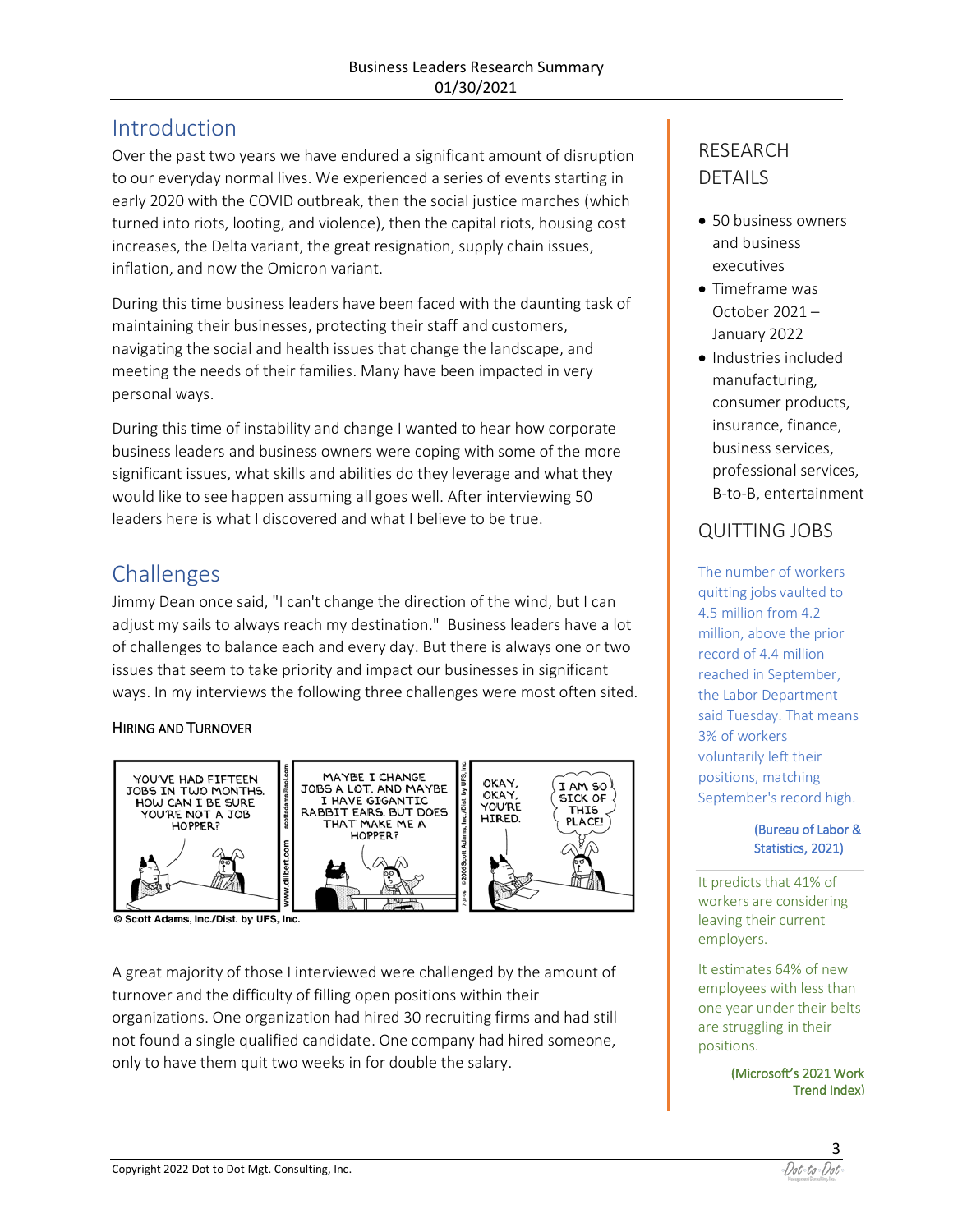Much has been written about the great resignation, staffing shortages, wage and work environment demands. This challenge has been increased by the amount of work required from the remaining staff who stay. Many of the firms felt like they could grow their companies if it were not for these staffing shortages.

Organizational staff shortages bring about negative impacts such as loss of revenue opportunities, low morale due to burnout, customer dissatisfaction, more turnover, missed commitments, increased cost due to increased wages, and loss of expertise. In addition, the leaders themselves are feeling great anxiety, longer hours, health issues, strained relationships and generally feeling out of balance.

One organization I spoke with adjusted their compensation programs with long-term retention bonuses making it harder for employees to walk away. In addition, they gave out holiday gift cards and improved their recognition program ensuring affirmation, affection and acceptance.

The hope for a best-case scenario for most leaders was to find and hire more quality people, cultivate, and articulate a theme that people feel compelled to come and work at their organization - become employer of choice, find new suppliers, find new capacity for certain skills, immigration reform, new hires turn into rock stars or labor costs stabilize.

It was clear, just like the pandemic, most organizations have been caught off guard by the staffing challenges they are currently facing and their plans are at best short-term attempts to get them by with the hope this is just an anomaly that will correct itself over time.

#### BUSINESS TRANSFORMATION

The second most challenging thing business leaders are facing, which is often linked to the first, is the need to transform to meet the changing needs of the customer and to remain competitive. Whether it is the changing landscape due to regulation, customer behaviors, competitive entrants, or technology many businesses are challenged with frameworks that are outdated and/or inflexible. This is putting tremendous demands on staff and leadership to move more quickly while keeping up with the demands already placed on them. This often requires experienced staff in a time when people are leaving, and new hires are hard to find.

One firm felt like the changes benefited their transformation efforts by forcing people out of their comfort zones and also providing rationale for streamlining processes.

### ACTIONS TAKEN - **LABOR**

To meet this challenge the leaders, have:

- increased wages
- moved staff into stretch roles
- added benefits (coaching, sabbaticals, free lunch, work from home, referral & sign on bonuses
- streamlined hiring processes & the work
- use personal networks
- hired more recruiting firms
- prioritized staffing needs and requests
- added training for unskilled labor
- Improved rewards & recognition programs

### ACTIONS TAKEN – TRANSFORMATION

- hired key help (coach, CTO)
- new systems
- reduced tasks, efficiency
- anticipated staffing needs
- gained leadership support
- pre-emptive hiring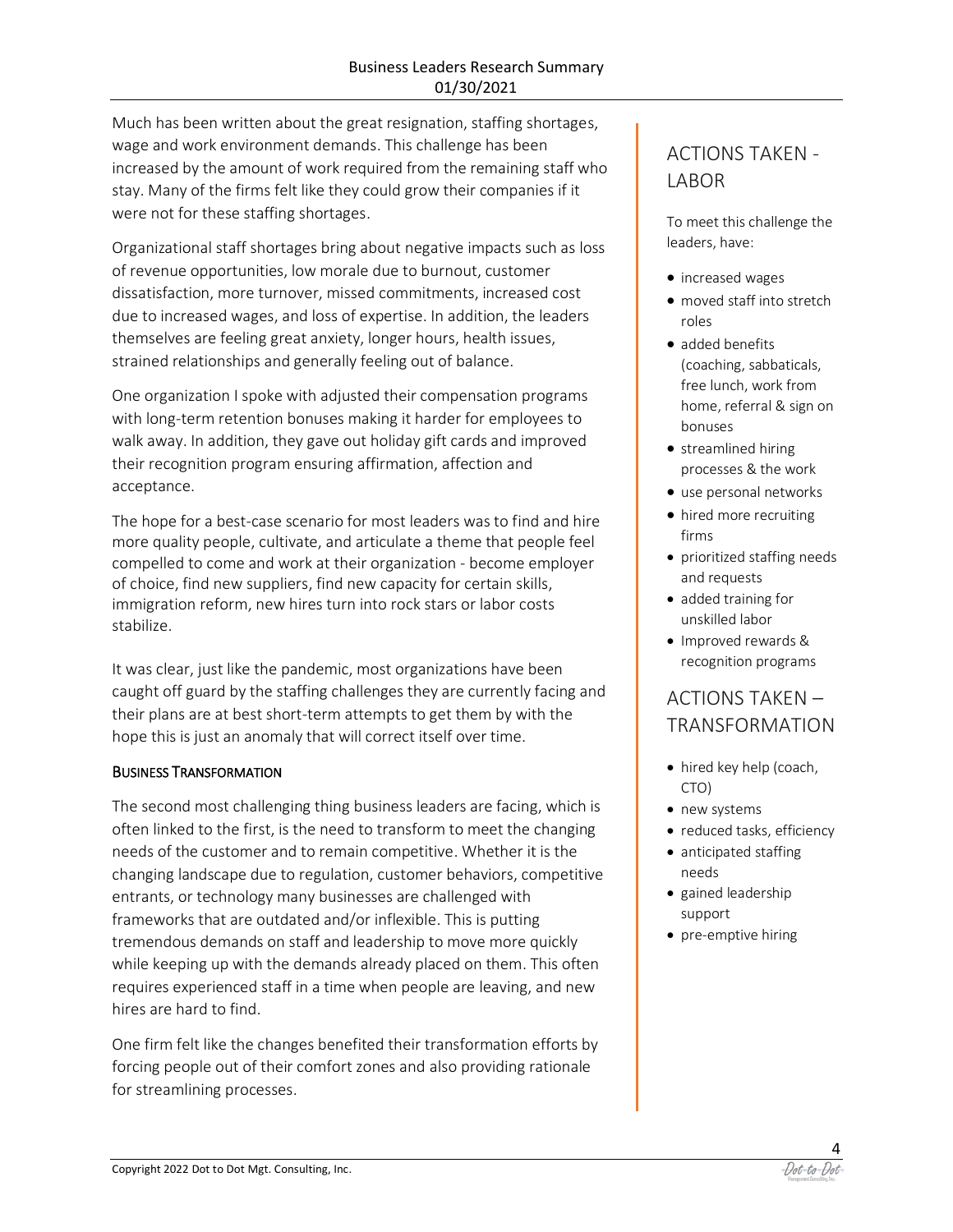Firms in need of transformation are often characterized by slow response to market change, playing defense to keep up, loss of differentiation, missed customer expectations, losing out to new competition, or turning away business that does not fit their existing structures.

#### SUPPLY CHAIN SHORTAGES

The third most significant issue mentioned was the current supply chain shortages and price increases. Between labor shortages, congestion at key maritime ports, and a lack of space on vessels and containers, ocean freight faces massive delays and elevated rates. Leaders are faced with either escalating prices or the inability to get the needed goods they require.

The result has made servicing products in the field more difficult, inability to grow and expand, lack of price predictability, loss of profits, lower demand for services, required workarounds, shutting down operations and scheduling challenges.

One company I spoke with has created communications through newsletters and social media that keeps their customers up to date with logistical data and pricing.

#### OTHER NOTABLE ISSUES

Other areas of concern mentioned by the business leaders interviewed included:

- Driving sales/competing, engagement/motivation/expectations
- Executive turnover
- Regulation
- Data protection
- Globalization
- VUCA (Vulnerability, Uncertainty, Confusion, Ambiguity)

### Leadership

Research respondents (Executives/Business Owners) were asked several questions designed to better understand how they saw themselves as leaders. This included how they would like to be remembered (their legacy) and what qualities they possessed (leadership traits). In addition, respondents were asked what they

### ACTIONS TAKEN – SUPPLY CHAIN

- waiting it out
- shift to other suppliers
- focus on products less impacted by supply chain issues
- educate customers about issues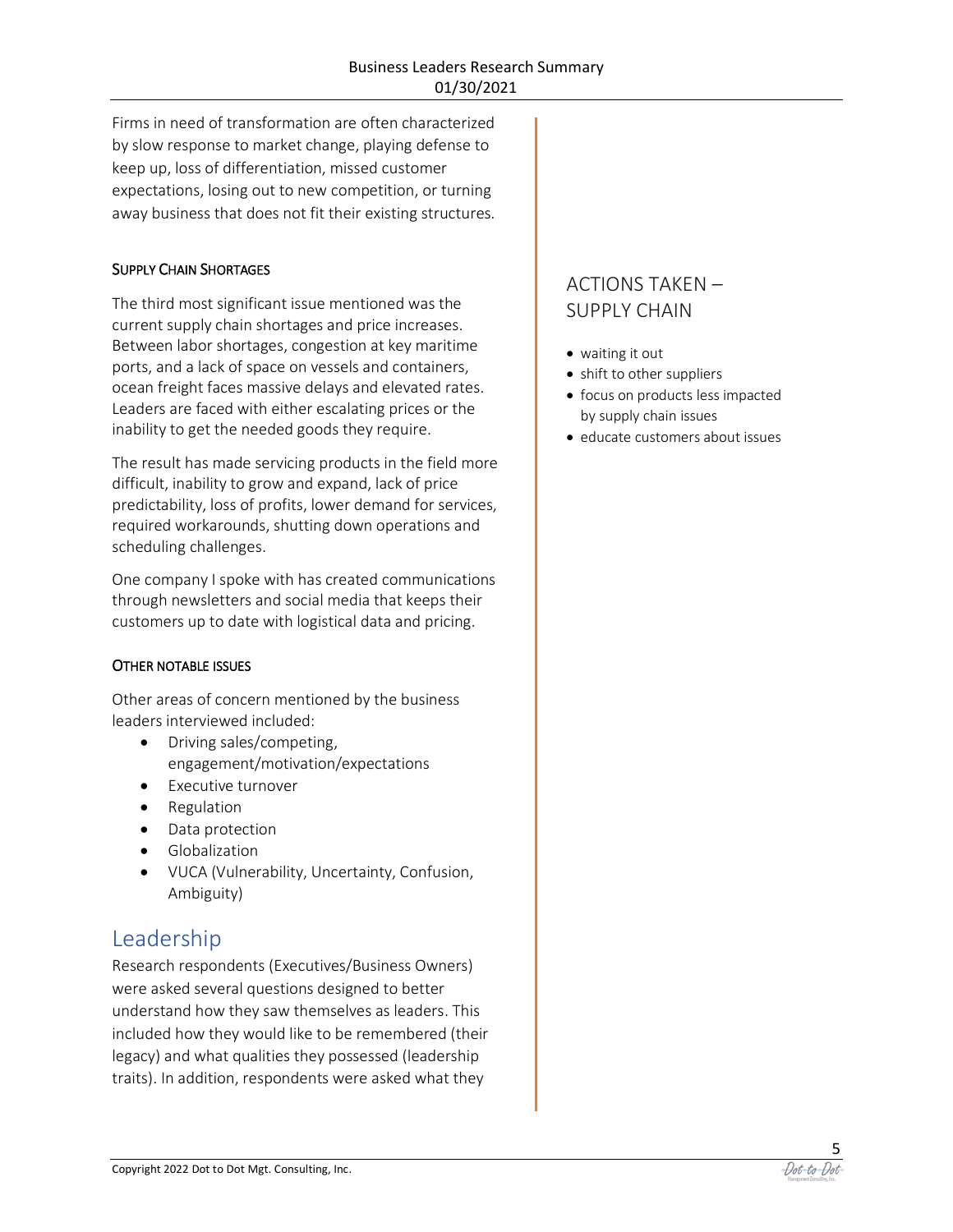would like to change about the current business culture. These are detailed in the *Raw Data Appendix*.

#### Personal vision

A majority of those asked wanted people to remember them as leaders who developed, impacted, and cared for the people they worked with and for. When you look at the leadership traits this would best be enabled by engaging the behavioral attributes (see right panel) backed up by the values attributes. This of course becomes more difficult and more important given the challenges we are facing with a robust economy demanding growth and an unstable workforce demanding change.

Interestingly many respondents wanted to be remembered as a force for change, leaders that made an impact on their organizations. The changes required to adjust to a shifting workforce, a culture shift and a market shift will require all four elements of behavior, values, mind and emation.

#### Business environment vision

Business environment is defined as the sum of all external and internal factors that influence a business. Our ability to change external factors, or how others operate in the business world is influenced by how we act internally and how we react externally. By establishing a work environment (standards of operations, purpose, values) that creates behaviors consistent with our desired outcomes, leaders can be agents of change.

When defining a problem in CI (Continuous Improvement) methodology best practice is to focus on process, rather than people. When you think about solving these challenging define the problem using a process as the object.

With the need to address changes brought about by this collective trauma we have a blank slate to address cultural elements we see as detrimental to how business is done. For instance:

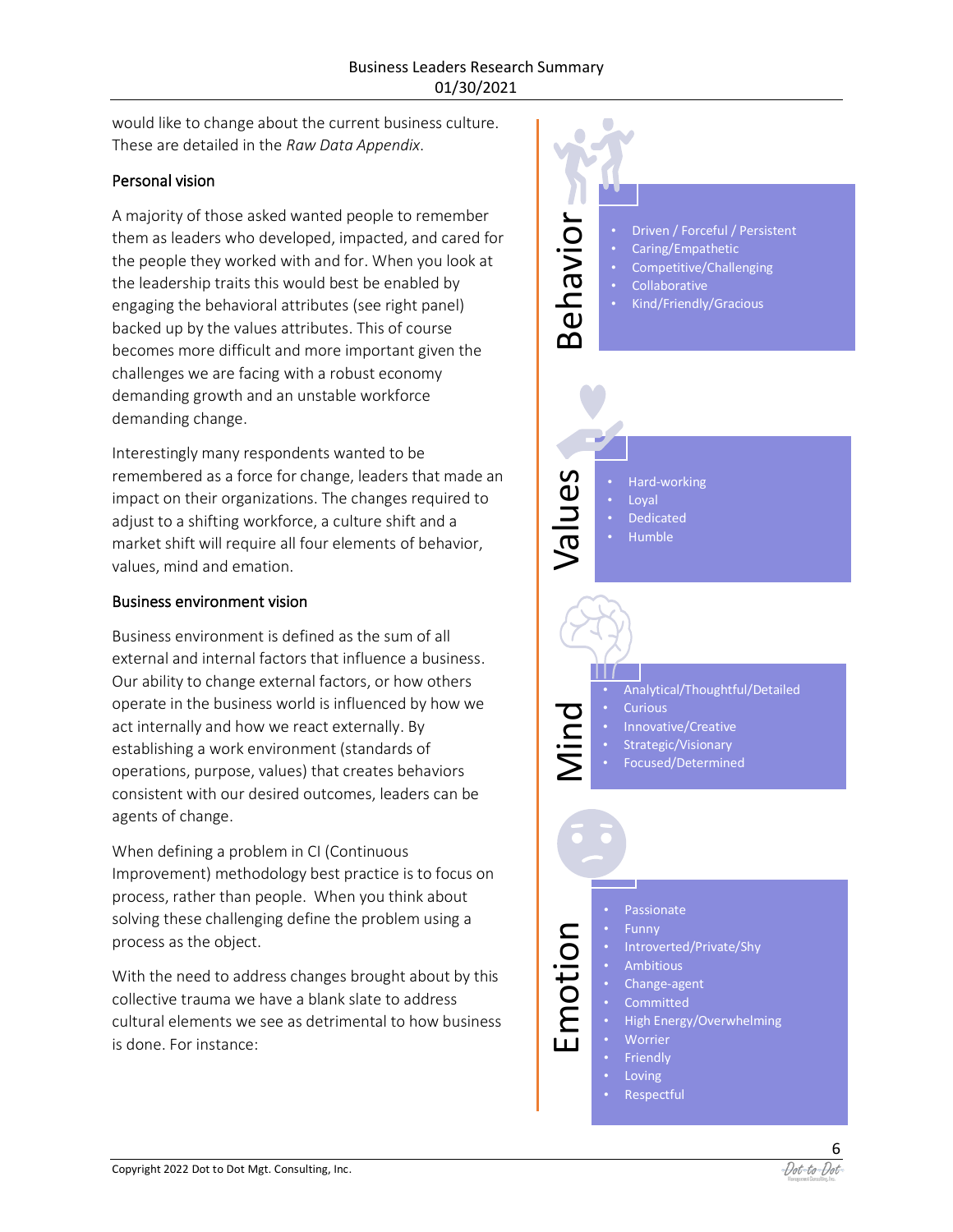- Willingness to try new things we are in a state of change that requires this, now is the time to put changes in and to engage those struggling with this.
- Positive world impact (purposeful) look at examples in the book "Infinite Game" and identify the Just Cause your company can adopt.
- Remove distrust, better relationships create a vision for engagement with staff, customers and partners that establishes how we want to operate/behave that is beneficial to all parties.

### Dot to Dot Perspective

As I thought about the news, the responses from those I interviewed and personal stories over the past two years, I began to wonder what an Organizational Psychologist would call this seismic change that seems to be taking place. My answer came from a book published in 1972 by American Sociologist Kai Erikson called "Everything in Its Path" where he coined the phrase "Collective Trauma". Basically, it refers to the psychological reaction to a traumatic event shared by any group of people that can affect an entire society. For example, the Holocaust, the Great Depression, WWII, 911, etc.

There is a saying; that culture is slow to change except in the presence of a cataclysmic event. We see people react to collective trauma in the following ways:

- Increased vigilance: avoiding coming back together in person, avoiding big crowds, and reacting to those who are less vigilant.
- Vulnerability: a workforce with whom many have never experienced something so dramatic or thought about their own mortality as they have with COVID.
- Isolation: a struggle to get people back to work, feeling unsafe away from home and connecting digitally.
- Identity crises: a workforce that is questioning what they want to do, where they want to work, if they want to work, how they want to work. The Great Resignation or what some call the Great Recommitment has created a shortage of both skilled and unskilled workers.

In an article for the World Economic Forum, Sarah Kirby (Group Head, Organizational Design and Human Resource Strategy, Zurich Insurance Group) says.

> "Companies are at a crossroads: those that capitalize on post-COVID opportunities will find themselves in a good position to retain their talent and attract people when the situation stabilizes. By contrast, those that fail to change will be left behind, exposing their employees to increased risks of financial distress, facing layoffs and closures."

This powerful statement creates an urgency to look at this as both a warning and an opportunity to lay



the groundwork for a more engaged, productive, and motivated workforce post COVID.

Imagine this, as you sleep a tornado picks up your house and drops it in a remote location, like Dorothy in the Wizard of OZ. Unlike Dorothy there is no yellow brick road to follow, no tiny little people cheering you on your way. You have experienced a significant change event, but you are not yet sure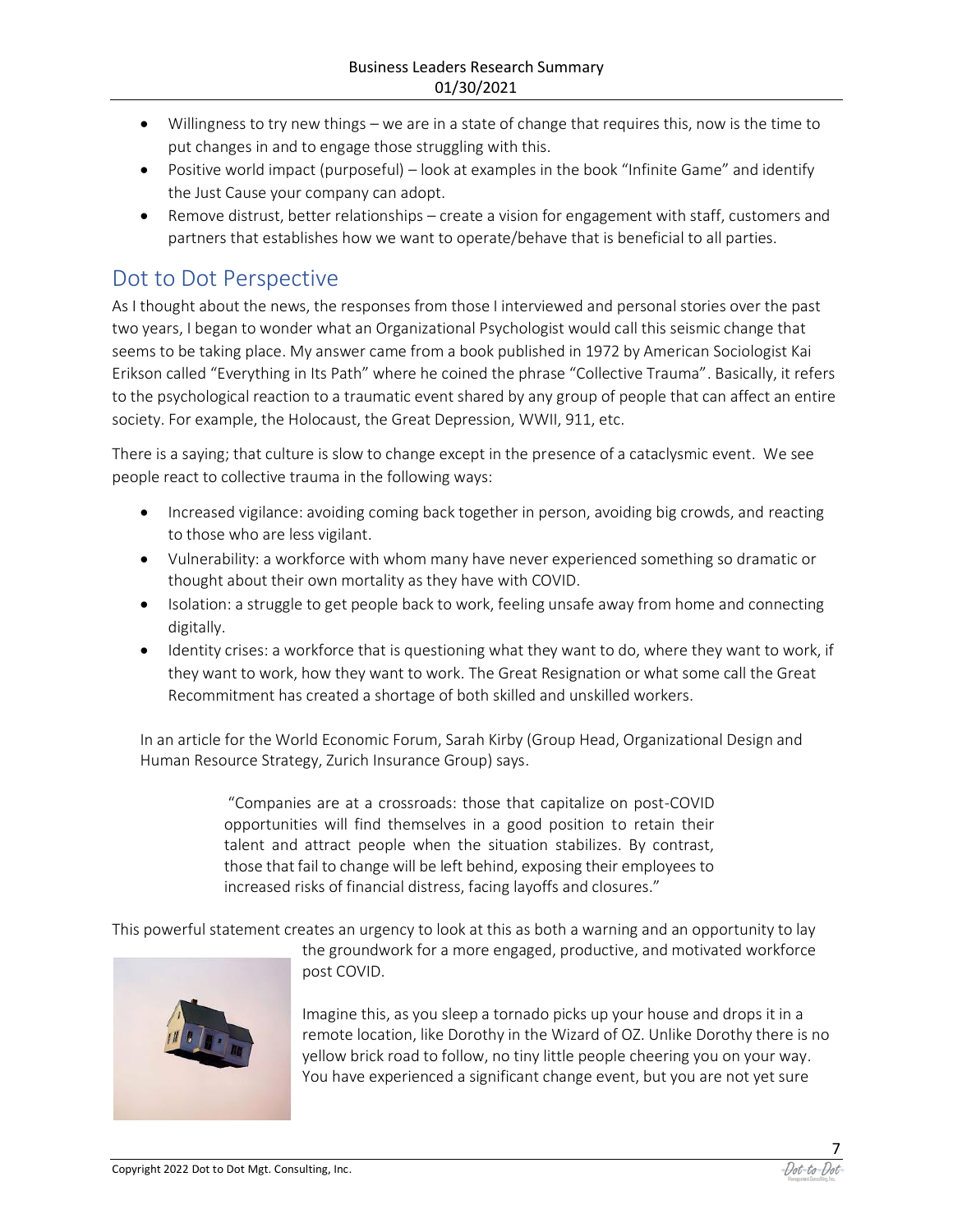where you are and what will happen next. In addition, there are plenty of other people in the same situation.

Here are three steps to consider:

- 1. Recognition and Acceptance: With the uncertainty that lies ahead it is important to understand that one must recognize that things may be different from now on. Once you accept this it is your job to help your loved ones recognize and adjust to this new reality. Yes of course I am describing a change program, but one element is different, what are we changing to.
- 2. Define a clear purpose: Dorothy was clear that she wanted to get back home. Her purpose was to be reunited with her family and friends. Understanding your purpose, why you exist, gives you and those you work with a clear sense of direction. Just like Dorothy, you will encounter challenges, do new things that can be scary, but you will always know what you are after and where you are going.

In 2018, Larry Fink (Founder, Chairman and CEO of Blackrock, Inc.) wrote in an open letter to CEOs "Without a sense of purpose no company either public or private can achieve its full potential. It will ultimately lose the license to operate from key stakeholder.".

Each and every functional area, staff member, partner and customer will engage and feel connected to what you believe, and why you exist creating the stickiness needed to attract and keep employees and customers.

3. Vision: Now that you have established a purpose (why), you can begin to architect the what, when, how, and where, This begins with defining those issues that have become tension points in the current change environment. For instance, the question of where one works is a new issue arising from the pandemic.

By creating a clear picture of where you want to land you can identify what needs to be done to get there. Engaging team members will ensure they buy into the vision and will take the necessary and difficult steps to get you there.

- 4. Implement the vision: There are two important things to keep in mind when taking steps to enact a new vison:
	- Move slowly and assess: you do not have to do everything all at once and make adjustments by assessing the reaction and success of the changes
	- Treat this as a change program: plan your communication, help people transition, provide training and support and manage resistance.

Don't do this alone, get help if you need it and engage your team . Keep an open mind, this is a great opportunity to create an environment that will be attractive to current and future employees.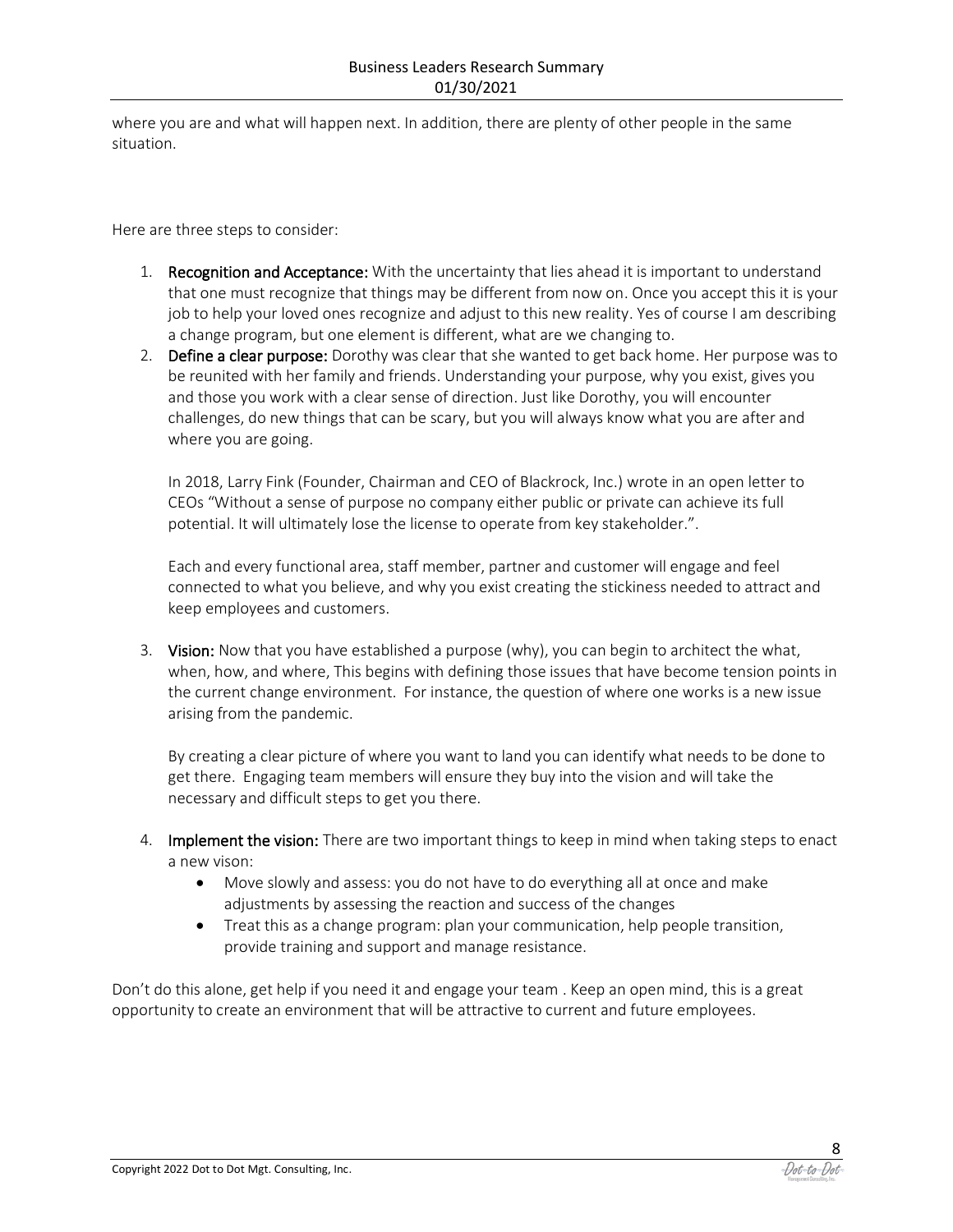## Appendix - Raw Data

| <b>Significant</b>                                            | #            | <b>Business Affect</b>                                                                                                                                                                                                                                          | <b>Personal Affect</b>                                                                                                                                                                                                                                                                                            | <b>Solutions</b>                                                                                                                                                                                                                                                                                                                                                                                                                                                                                  | <b>Best Case</b>                                                                                                                                                                                                                                                                                                                                                                  |
|---------------------------------------------------------------|--------------|-----------------------------------------------------------------------------------------------------------------------------------------------------------------------------------------------------------------------------------------------------------------|-------------------------------------------------------------------------------------------------------------------------------------------------------------------------------------------------------------------------------------------------------------------------------------------------------------------|---------------------------------------------------------------------------------------------------------------------------------------------------------------------------------------------------------------------------------------------------------------------------------------------------------------------------------------------------------------------------------------------------------------------------------------------------------------------------------------------------|-----------------------------------------------------------------------------------------------------------------------------------------------------------------------------------------------------------------------------------------------------------------------------------------------------------------------------------------------------------------------------------|
| <b>Business</b>                                               |              |                                                                                                                                                                                                                                                                 |                                                                                                                                                                                                                                                                                                                   |                                                                                                                                                                                                                                                                                                                                                                                                                                                                                                   |                                                                                                                                                                                                                                                                                                                                                                                   |
| <b>Challenges</b>                                             |              |                                                                                                                                                                                                                                                                 |                                                                                                                                                                                                                                                                                                                   |                                                                                                                                                                                                                                                                                                                                                                                                                                                                                                   |                                                                                                                                                                                                                                                                                                                                                                                   |
| <b>Finding and</b><br>retaining<br>resources                  | 30           | • revenue growth<br>• low morale<br>• staff workload<br>• client<br>dissatisfaction<br>• expertise loss<br>• onboarding<br>challenges<br>• miss commitments<br>• turnover<br>• disconnect from<br>workers<br>• wage increases<br>• unprepared for the<br>future | $\bullet$ hurt<br>relationships<br>• lower profits<br>• health (blood<br>pressure,<br>cholesterol,<br>heart attack)<br>• family stress<br>• balance of<br>work and<br>satisfaction<br>• frustration over<br>strategy delays<br>$\bullet$ fatigue<br>• therapist visits<br>• less time on<br>strategic<br>thinking | • new staff sources<br>• comp plan changes<br>• referral bonus's<br>• personal networks<br>• recruiting process<br>optimization<br>• streamline work<br>• bundle work into<br>projects/bid out<br>• elevate staff into stretch<br>roles<br>• prioritize staff needs<br>• set L-T staffing goal<br>• improve culture<br>• add benefits (coaching,<br>sabbaticals, free lunches)<br>• recruit talent - not role<br>• balance work<br>• bring in people and train<br>them<br>• use more social media | • hire best quality<br>people<br>• cultivate theme<br>where people<br>drawn to work here<br>• become employer<br>of choice<br>• find new suppliers<br>• find new capacity<br>for certain skills<br>• reform immigration<br>• hires are rock stars<br>• labor costs stabilize<br>• people feel valued<br>• connect with<br>remote employees<br>• automate many<br>non-valued tasks |
| <b>Training</b><br>People                                     | $\mathbf{1}$ |                                                                                                                                                                                                                                                                 |                                                                                                                                                                                                                                                                                                                   |                                                                                                                                                                                                                                                                                                                                                                                                                                                                                                   |                                                                                                                                                                                                                                                                                                                                                                                   |
| <b>Supply Chain</b><br>Shortages/<br>Cost<br><b>Increases</b> | 9            | • servicing difficult<br>• get product to sell<br>• inhibit growth<br>• predictable pricing<br>• profitability<br>• service demand<br>• workarounds<br>• ops shut down<br>· scheduling                                                                          | • answering to<br>my partners<br>when I oversee<br>sales and Acct<br>Mgt.<br>• explaining to<br>customers                                                                                                                                                                                                         | • shift to other brands, lead<br>strategies and promotions<br>• communication with<br>customers on logistics,<br>freight costs<br>• store up additional<br>inventory                                                                                                                                                                                                                                                                                                                              | • resolve supply chain<br>• charge customers<br>appropriate amount<br>to maximize profits                                                                                                                                                                                                                                                                                         |
| <b>Driving Sales/</b><br><b>Competing</b>                     | 3            | • slow growth<br>• miss targets<br>• costs increasing                                                                                                                                                                                                           | • emotional toll<br>• isolated<br>$\bullet$ low<br>productivity<br>• more strategy<br>· identity crises                                                                                                                                                                                                           | · add products - diversified<br>• reduce costs<br>• less 3rd party dependance<br>• partnering<br>• add markets<br>• fine-tuned targets<br>· digital marketing push                                                                                                                                                                                                                                                                                                                                | • increase sales<br>• COVID gone<br>$\bullet$ beat the<br>competition<br>• reduce costs                                                                                                                                                                                                                                                                                           |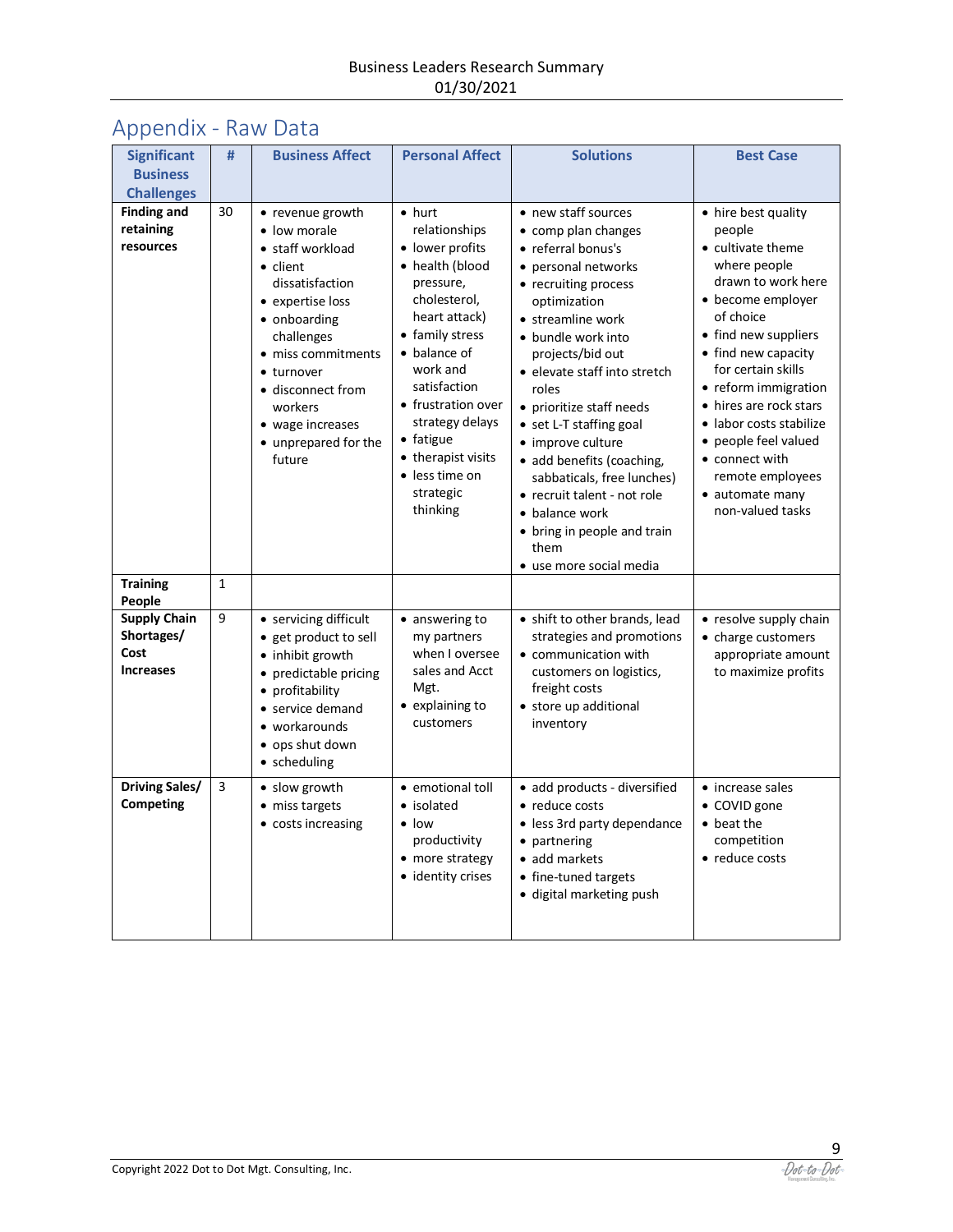#### Business Leaders Research Summary 01/30/2021

| <b>Significant</b>                                        | #              | <b>Business Affect</b>                                                                                                                                            | <b>Personal Affect</b>                                                                                                          | <b>Solutions</b>                                                                                                                                                                                                                                                                                     | <b>Best Case</b>                                                                                                                                                                                                       |
|-----------------------------------------------------------|----------------|-------------------------------------------------------------------------------------------------------------------------------------------------------------------|---------------------------------------------------------------------------------------------------------------------------------|------------------------------------------------------------------------------------------------------------------------------------------------------------------------------------------------------------------------------------------------------------------------------------------------------|------------------------------------------------------------------------------------------------------------------------------------------------------------------------------------------------------------------------|
| <b>Business</b><br><b>Challenges</b>                      |                |                                                                                                                                                                   |                                                                                                                                 |                                                                                                                                                                                                                                                                                                      |                                                                                                                                                                                                                        |
| <b>Transforming</b><br>our business/<br>Pace of<br>Change | 10             | · slow response<br>• playing defense<br>• lose differentiator<br>• miss customer<br>expectations<br>• overtaken by new<br>market entrants<br>• turn away business | • become more<br>focused on<br>people mgt<br>• more assertive                                                                   | • hired a coach<br>• hired a CTO<br>• looking at some new<br>systems<br>• Reduced tasks, efficiency<br>• anticipated<br>staffing/resource needs<br>· gained leadership support                                                                                                                       | • executive<br>momentum toward<br>vision<br>$\bullet$ read the<br>marketplace right<br>• people are more<br>adaptable<br>• company is more<br>flexible<br>• reduced laziness<br>and ready for<br>change.<br>• VC money |
| Engagement/<br>Motivation/<br><b>Expectations</b>         | $\overline{2}$ | · distractions<br>• management<br>challenges<br>• issues not straight-<br>forward<br>• turnover<br>• team culture                                                 | • stress<br>• frustration<br>• mental load<br>• feeling helpless<br>to fix the<br>problem<br>• mental fatigue<br>· longer hours | • new benefits (lunches<br>· discounts, games)<br>• training (diversity/equity<br>committee, multi-<br>generational leadership<br>training)<br>• longer rope and unlimited<br>resources to solve<br>problems<br>• increase touch points<br>· build up culture<br>(engagement survey and<br>response) | • people come back<br>to work<br>• pride in work<br>• autonomy to solve<br>the business<br>problems<br>• less time coddling<br>people<br>• shared vision<br>• retaining key talent                                     |
| <b>Executive</b><br><b>Turnover</b>                       | $\mathbf{1}$   | • indecisiveness<br>• creditability inside<br>and out<br>$\bullet$ lack of<br>responsiveness                                                                      | • frustrated by<br>loss of<br>creditability<br>· damaged<br>business<br>relationships                                           | • recruiting<br>• band aids                                                                                                                                                                                                                                                                          | • strong rational<br>leadership<br>• clear direction                                                                                                                                                                   |
| Regulation                                                | 3              | $\bullet$ costs<br>• uncertainty                                                                                                                                  | $\bullet$                                                                                                                       | • partnerships                                                                                                                                                                                                                                                                                       | $\bullet$                                                                                                                                                                                                              |
| Data<br>Protection                                        | $\overline{2}$ | • cost of attacks<br>• reputation<br>• regulatory<br>concerns                                                                                                     | $\bullet$                                                                                                                       | $\bullet$                                                                                                                                                                                                                                                                                            | $\bullet$                                                                                                                                                                                                              |
| Globalization                                             | $\mathbf{1}$   | $\bullet$                                                                                                                                                         | $\bullet$                                                                                                                       | $\bullet$                                                                                                                                                                                                                                                                                            | $\bullet$                                                                                                                                                                                                              |
| <b>VUCA</b>                                               | $\mathbf{1}$   | $\bullet$                                                                                                                                                         | $\bullet$                                                                                                                       | $\bullet$                                                                                                                                                                                                                                                                                            | $\bullet$                                                                                                                                                                                                              |